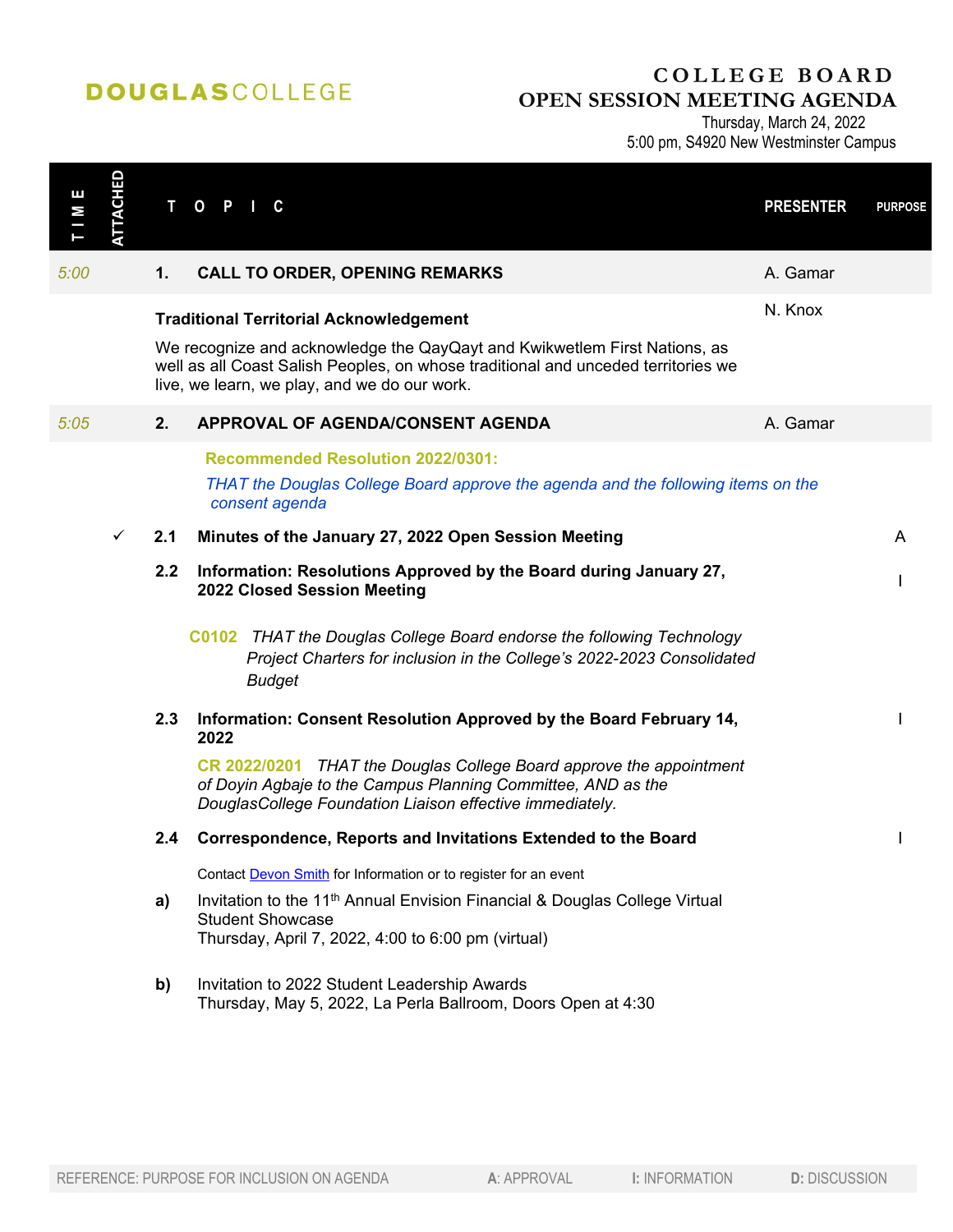**AGENDA OPEN SESSION MEETING OF THE DOUGLAS COLLEGE BOARD**

Thursday, March 24, 2022; Page 2

| Ш<br>Σ                                                                             | <b>TTACHED</b> | Т   | $\mathbf{O}$<br>P.<br>C                                                                                                                                                                                                                                                          | <b>PRESENTER</b>     | <b>PURPOSE</b> |
|------------------------------------------------------------------------------------|----------------|-----|----------------------------------------------------------------------------------------------------------------------------------------------------------------------------------------------------------------------------------------------------------------------------------|----------------------|----------------|
| 5:10                                                                               |                | 3.  | <b>PRESIDENT AND CEO'S REPORT</b>                                                                                                                                                                                                                                                | K. Denton            |                |
|                                                                                    | $\checkmark$   | 3.1 | <b>President's Report</b>                                                                                                                                                                                                                                                        |                      |                |
|                                                                                    |                | 4.  | <b>CHAIR, COMMITTEE &amp; LIAISON REPORTS, RECOMMENDATIONS</b>                                                                                                                                                                                                                   |                      |                |
| 5:20                                                                               |                | 4.1 | <b>Board Executive and Governance Committee (BEGC)</b>                                                                                                                                                                                                                           | A. Gamar             |                |
|                                                                                    | $\checkmark$   | a)  | Committee Report: March 2022                                                                                                                                                                                                                                                     |                      |                |
|                                                                                    | $\checkmark$   | b)  | Authorization to Exceed Budgeted Expenses                                                                                                                                                                                                                                        | A. Gamar             | A              |
|                                                                                    |                |     | <b>Recommended Resolution 2022/0302:</b><br>THAT the Douglas College Board approve that the President and CEO is<br>authorized for additional expenditures up to a total of \$500,000 for<br>initiatives that are aligned with the Strategic Plan and do not create a<br>deficit |                      |                |
|                                                                                    | $\checkmark$   | C)  | Draft Board Meeting Schedule for 2022-2023                                                                                                                                                                                                                                       | D.Smith              |                |
| 5:35                                                                               |                |     | 4.2 Audit, Finance and Investment Committee (AFIC)                                                                                                                                                                                                                               | S. Todd              |                |
|                                                                                    | $\checkmark$   | a)  | Committee Report: March 2022                                                                                                                                                                                                                                                     |                      |                |
|                                                                                    | $\checkmark$   | b)  | FTE (Full Time Equivalent) Reporting                                                                                                                                                                                                                                             |                      |                |
|                                                                                    |                |     | i. Annual Summary FTE Comparison 2021/22 - 2020/21<br>ii FTE Enrolment Reports - Winter 2022 Credit and Fall 2021 Non-Credit                                                                                                                                                     |                      |                |
|                                                                                    | ✓              | C)  | Proposed College Board By-Law B.GO07.05 Tuition and Fees for<br>Instruction                                                                                                                                                                                                      |                      | A              |
|                                                                                    |                |     | <b>Recommended Resolution 2022/0303:</b>                                                                                                                                                                                                                                         |                      |                |
|                                                                                    |                |     | THAT the Douglas College Board approve the proposed Douglas College<br>Board By-Law B.GO07.05, Tuition and Fees for instruction, as presented<br>March 24, 2022                                                                                                                  |                      |                |
|                                                                                    | ✓              | d)  | 2022/2023 College Budget Consultations, Management's Response to<br><b>Solicited Feedback</b>                                                                                                                                                                                    | K. Denton            |                |
|                                                                                    | ✓              | e)  | 2022/2023 Douglas College Consolidated Budget                                                                                                                                                                                                                                    | K. Takeuchi          | A              |
|                                                                                    |                |     | <b>Recommended Resolution 2022/0304:</b>                                                                                                                                                                                                                                         |                      |                |
|                                                                                    |                |     | THAT the Douglas College Board approve the Douglas College 2022/2023<br>Consolidated Budget as presented March 24, 2022, subject to receipt of<br>written confirmation of provincial funding ("the budget letter") as projected                                                  |                      |                |
| REFERENCE: PURPOSE FOR INCLUSION ON AGENDA<br>A: APPROVAL<br><b>I: INFORMATION</b> |                |     |                                                                                                                                                                                                                                                                                  | <b>D: DISCUSSION</b> |                |